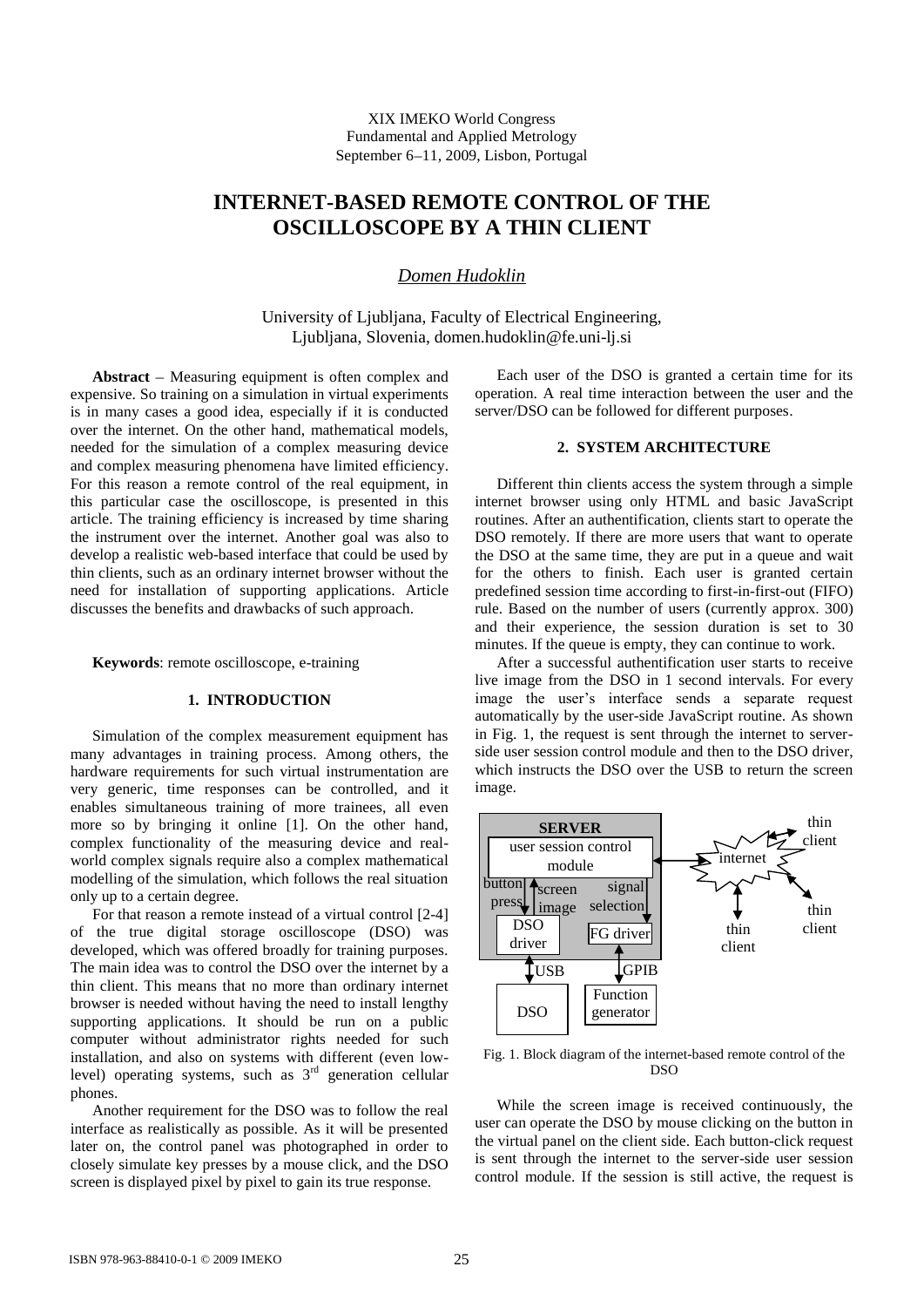again sent to the DSO driver and then to the DSO. The DSO in use, currently the Agilent DSO3102A, allows simulated button clicks programmatically, as if they were pressed by an operator through the physical control panel. This way, users can get hands on the complete oscilloscope features, including going through the different menus, by which they can test the triggering settings, waveform storage possibilities, display settings, filtering, probe and other channel settings. In this respect the trainee gets better insight to the full DSO possibilities.

The screen image of the DSO has resolution 320 x 240 pixels, which makes it possible to transfer it in different ways due to fairly small file size (on average 3 KB). At first, an attempt was made to capture the image by a simple web camera. A good quality picture was obtained only with an older DSO with monochromatic display and not with our newer DSO. The second approach by obtaining the image over the USB (not a standard feature for a particular DSO) gave far better results, as the image is copied pixel by pixel from the DSO memory. The downside of the latter approach is the time needed to read the picture and make it ready for the internet transfer. Typical time delay amounts to approximately 2 to 3 seconds, which is acceptable compromise.

To train on a set of different signals, a function generator (FG) is connected to both of the channels of the DSO. The generator can either be set to output one of the built-in functions or other test signals that were recorded previously. The client instructions to the generator are done again through the user session control module, preceded by the FG driver, which communicates with the FG over the GPIB.

### **3. USER INTERFACE**

One of the key elements in e-training is also a user interface. It is generated by a server and passed to the client. The server together with both drivers, for DSO and FG, is developed in Labview 8.6. This version brings a major change in web application development. It includes a thirdparty web server, which is integrated in the Labview, which makes it easier to operate the hardware. Moreover, the user interface is now to be developed by other means (not Labview), using all the existing web technology. By this we get more control over the development of the user interface; however it requires more knowledge of other web-based technology. On top of that, it also gives a possibility to use the technology that is already incorporated in different internet browsers. This means that the user interface can be a very simple program and also that the client does not need to download and install lengthy supporting applications of some 100 MB, just to provide an environment for the interface application to run.

On of the goals of this project was to make the user interface as realistic as possible and that it would be able to access it with a thin client. For this reason ordinary hypertext mark-up language (HTML) was used with basic JavaScript routines to automatically refresh the screen image from the DSO. The combination of the two enables the user interface to be run even on some cellular phones with simple internet browsers. Realistic look of the user interface was made by taking a high resolution image of the control panel of the DSO. The parts of the image with knobs were hyperlinked to the server. Fig. 2 shows the user interface in an internet browser.

## **4. DISCUSSION AND CONCLUSIONS**

Training on a presented system has many advantages and also some drawbacks. The main advantage is that it is accessible over the internet by a thin client with generic software requirements (internet browser). This is very helpful, when the training is taking place on a computer, where the user does not have administrative privileges and installation of supporting applications is not allowed. Another advantage is that the trainee is controlling a real physical device, which gives him a deeper insight into the complex measurement features by allowing him to use the installed menus. This also eliminates the need for complex modelling of each function that is otherwise available in virtual instrumentation. The modelling is avoided also for preparing the test signals, since they are physically coupled with the oscilloscope, and they don't need to be obtained by prior data acquisition. The user interface is very realistic and imitates the real control panel. The interaction between the trainee and the DSO is immediate and the training is not done only on the user's computer locally. This gives a possibility to control each trainee activity, which is helpful for getting his indirect opinion for system improvement and also to asses his activity if in fact needed due to course requirements. Last but not least, the system program architecture allows easily replacing the type of device, because it does not need to mathematically remodel its functions, but simply reprogram the button clicks.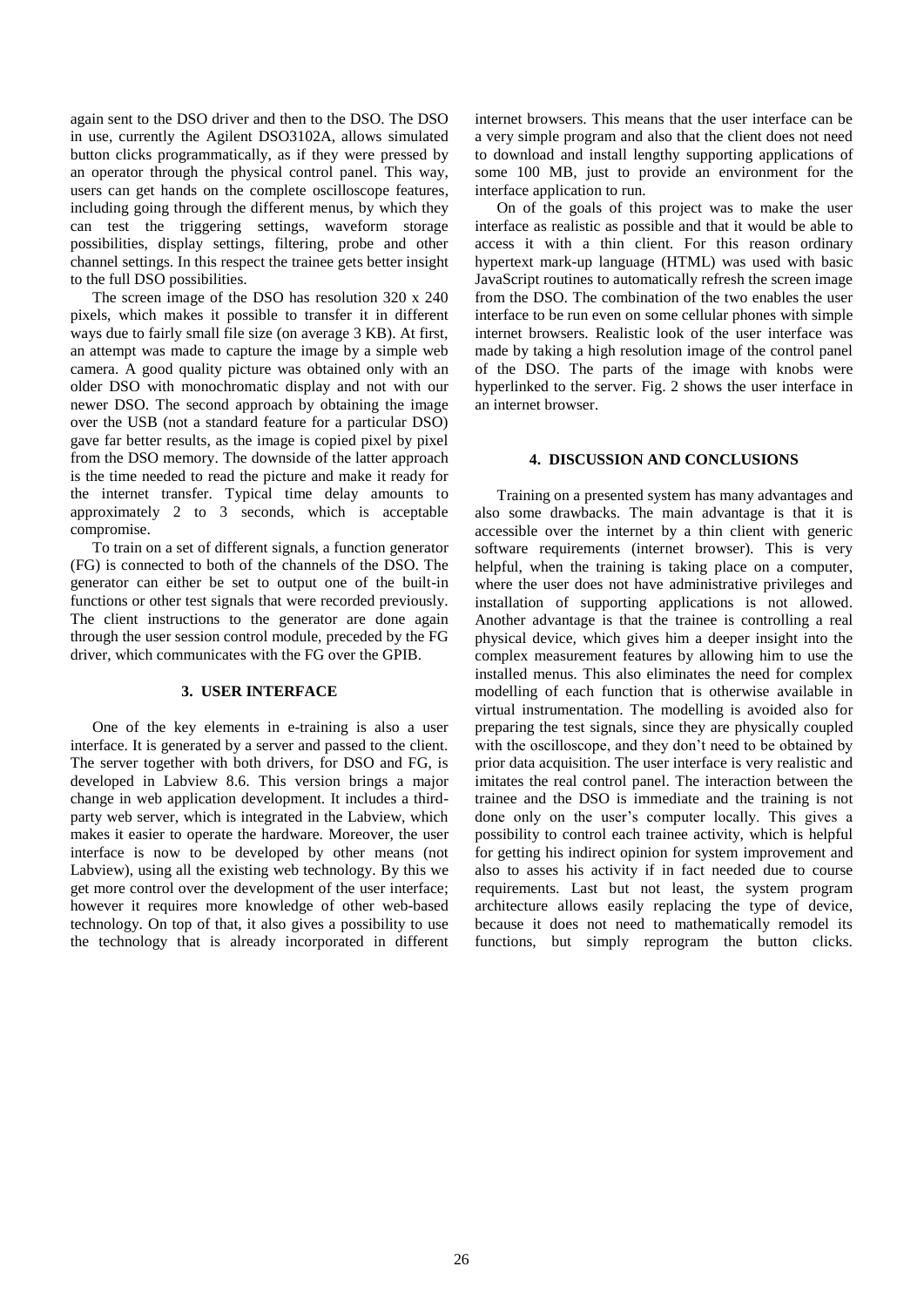

Fig. 2. User interface of the remote DSO in an internet browser

The main disadvantage is that the system does not allow more users to train at the same time as it is the case in virtual systems. Another disadvantage is that the system is a compromise between quality of a screen image and the response time, which introduces delays of approximately 2 to 3 seconds. The button-click requests are, however, without this kind of delay. In order to make a screen image to refresh over the internet faster, alternative use of web camera is possible, although at expense of the image quality. The drawback is also that the simple test signals can not be generated just by writing mathematical function, but need to be generated physically by a function generator. And finally, as oppose to the simulation, a true physical device needs to be purchased and maintained in order for system to work properly.

The presented system for remote control of the DSO over the internet has been successfully introduced in the beginning of October 2008 to approximately 300 students at the Faculty of Electrical Engineering, University of Ljubljana. Unfortunately, the system for tracking the web statistics of the students' response was developed only after a month since the introduction. However, judging on the visual activity of the oscilloscope, their response was encouraging for further development. Fig. 3 shows the number of browser hits (requests) from mid November on.



Fig. 3. The number of hits (requests), made by group of approx. 300 students since November 2008

Even though relatively high, the activity in November is subjectively assessed as significantly lower since the time right after the presentation. A noticeable decline in winter time is, further on, most probably related to exam period.

Based on the analyses of user requests and their feedback, the system would be more attractive if it included test signals that would be related to the experimental work within the scope of the syllabus. The key elements for the future development will therefore be the preparation of more targeted test signals.